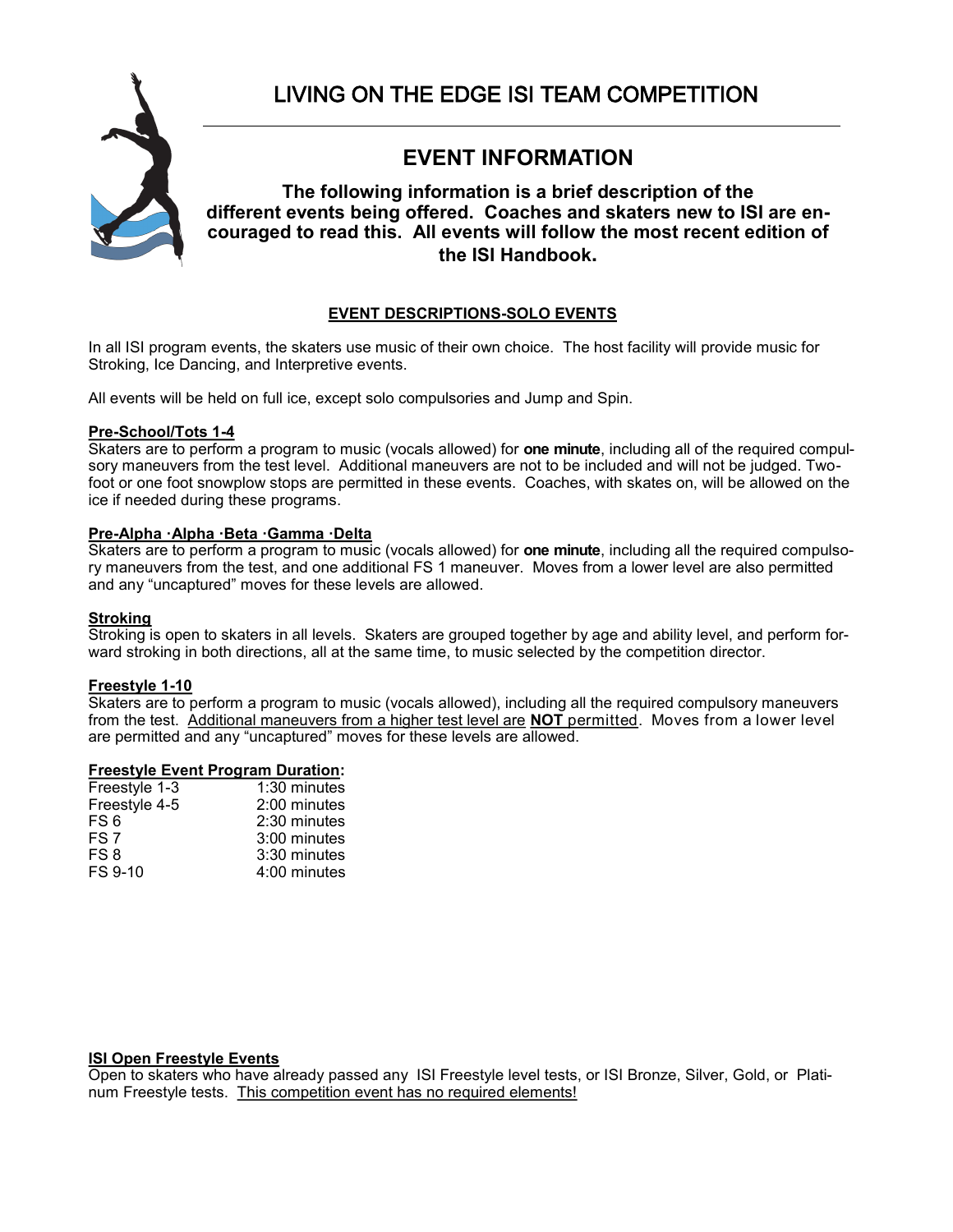**ISI Open Freestyle Event Maneuver Limitations and Program Times:**

| Level                           | <b>Maneuvers Allowed**</b> | <b>Program Duration</b> |
|---------------------------------|----------------------------|-------------------------|
| Bronze (FS 1-3)                 | <b>FS 3 and below</b>      | 2:00 minutes            |
| Silver (FS 4-5)                 | <b>FS 5 and below</b>      | 2:00 minutes            |
| <b>Gold (FS 6-7)</b>            | <b>FS 7 and below</b>      | 3:00 minutes            |
| Gold Short (FS 6-7)             | <b>FS 7 and below</b>      | 2:00 minutes            |
| <b>Platinum Short (FS 8-10)</b> | Any maneuvers              | 2:50 minutes            |
| Platinum (FS 8-10)              | Any maneuvers              | 3:20 minutes            |
| <b>Platinum Plus</b>            | Any maneuvers              | 4:30 minutes            |

The following judging criteria will be used: Correctness of jumps, Correctness of Spins, Correctness of turns and edges, variety of moves, music interpretation, choreography and pattern, posture, presentation, duration and general overall.

There is no penalty for skating a program that is shorter in duration than the times listed above, and there is no score for extra content in this event.

#### **Artistic**

Open to skaters in Freestyle 1-10 levels. Skaters perform a routine to music in which the emphasis is on strong edging, body positions, flow, choreography, artistry, innovative moves and music interpretation. There is no grade for technical merit.

**Artistic Event Maneuver Limitations and Program Times:** 

| Level            | <b>Maneuvers Allowed</b> | <b>Program Duration</b> |
|------------------|--------------------------|-------------------------|
| FS 1-3/Bronze    | FS 4 and below           | 1:30 minutes            |
| FS 4-5/Silver    | <b>FS 6 and below</b>    | 1:30 minutes            |
| FS 6-7/Gold      | Any maneuvers            | 2:00 minutes            |
| FS 8-10/Platinum | Any maneuvers            | 2:00 minutes            |

#### **Footwork**

Skaters perform a program to music (vocals permitted), containing footwork sequences of their own design. Half rotation jumps and spins less than three revolutions are permitted. *NOTE—Skaters must enter at their highest test level passed and registered in either ISI Dance or ISI Freestyle tests.* **Footwork program duration:**

**FS 1-10 1:00 minute**

#### **Spotlight Interpretive**

This is a created event for this competition. The event guidelines and judging criteria will not be found in the ISI Handbook.

Skaters listen to music selected by the competition director. Emphasis is placed on the skater's ability to choreograph a program, not on the difficulty of the skating maneuvers performed. Skaters are not allowed to be coached during this event. This event will be performed on full ice, and may have two skaters from different events performing at the same time. Props will be provided.

**Interpretive Event Maneuver Limitations:**

| Level         | <b>Maneuvers Allowed</b> |
|---------------|--------------------------|
| Tots—Delta    | FS 1 and below           |
| FS 1-3/Bronze | FS 4 and below           |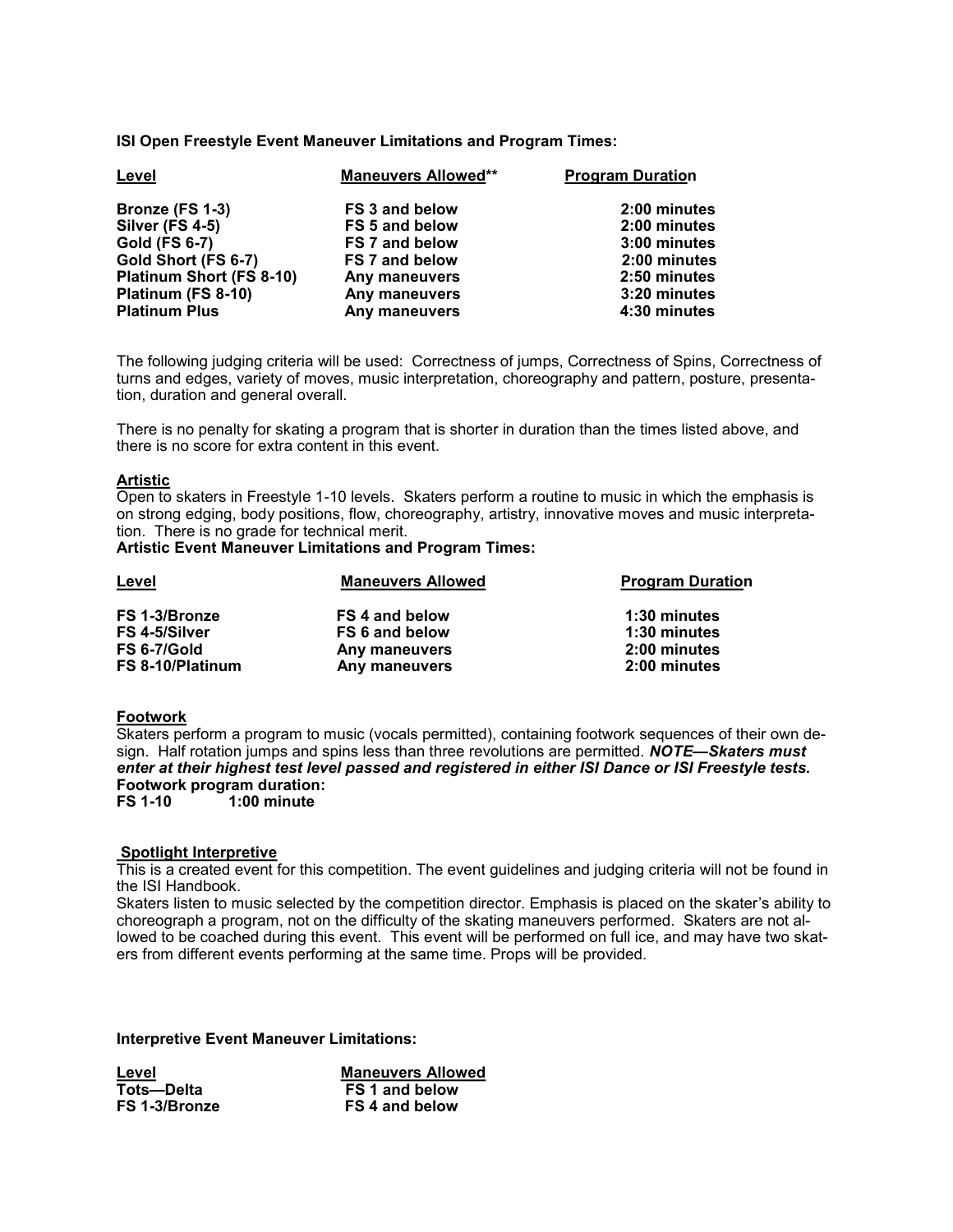| FS 4-5 /Silver   | FS 6 and below |
|------------------|----------------|
| FS 6-7/Gold      | Any maneuvers  |
| FS 8-10/Platinum | Any maneuvers  |

#### **Rhythmic Skating**

This event is open to freestyle level skaters. Skaters may enter one or more events, using different programs and props. Skaters are limited as to the maneuvers that may be performed in this event (see below). This event requires the use of one hand held prop listed below. The program should contain elements that employ the use of the prop throughout the routine. The skater must maintain control of the prop at all times. Props are not allowed on the event warmup. Skaters may not be given off ice assistance or participation during their routine.

**Ball:** Made of rubber or plastic with ball diameter of 7 ¾ inches.

**Hoop:** Made of wood or plastic, but must be from rigid, non-bending material. Diameter should be between 2 feet 7 inches and 2 feet 11 inches.

**Ribbon:** The ribbon stick should be made of wood, plastic, or fiberglass. Stick length should be between 20 inches and 30 inches. Ribbon material should be single piece of satin or a non-starched fabric. Ribbon width should be 2 to 4 inches and length should be minimum of 6 to 9 feet.

#### **Rhythmic Event Maneuver limitations and Program Duration:**

| Level            | <b>Maneuvers Allowed</b> | <b>Program Duration</b> |
|------------------|--------------------------|-------------------------|
| FS 1-3/Bronze    | FS 4 and below           | 1:30 minutes            |
| FS 4-5 /Silver   | FS 6 and below           | 1:30 minutes            |
| FS 6-7/Gold      | Any maneuvers            | 2:00 minutes            |
| FS 8-10/Platinum | Any maneuvers            | 2:00 minutes            |

#### **Solo Compulsories**

This event is open to skaters of Pre-Alpha—Delta and all Freestyle levels. Skaters are to perform **only** the three maneuvers listed below, in **ANY** order with a minimum of connecting steps. Each maneuver may only be attempted one time. **Additional maneuvers, such as any jump, spin, or gliding maneuver from a test level or any uncaptured moves are not allowed and will result in a penalty.** This event will be held on half ice for Freestyle levels 1-4, and full ice for levels 5-10.

#### **See additional sheet for Solo Compulsory listings.**

#### **Solo Dance, al a carte and Pro Partner Dance**

Skaters will choose the compulsory dance or dances they wish to compete, from their highest test level. USFSA skaters are welcome to participate, as long as they are ISI members and have their ISI test level registered. Two patterns of each dance will be skated.

| Dance 1  | Progressive sequence, chasse sequence              |
|----------|----------------------------------------------------|
| Dance 2  | Swing roll sequence, Dutch Waltz                   |
| Dance 3  | Canasta Tango, Rhythm Blues                        |
| Dance 4  | Swing Dance, Cha Cha, Fiesta                       |
| Dance 5  | Willow Waltz, Hickory Hoedown, Ten Fox             |
| Dance 6  | Fourteen Step, European Waltz, Foxtrot             |
| Dance 7  | American Waltz, Tango, Rocker Foxtrot              |
| Dance 8  | Kilian, Blues                                      |
| Dance 9  | Paso Doble, Starlight Waltz, Quickstep             |
| Dance 10 | Argentine Tango, Viennese Waltz, Westminster Waltz |
|          |                                                    |

## **Special Skater**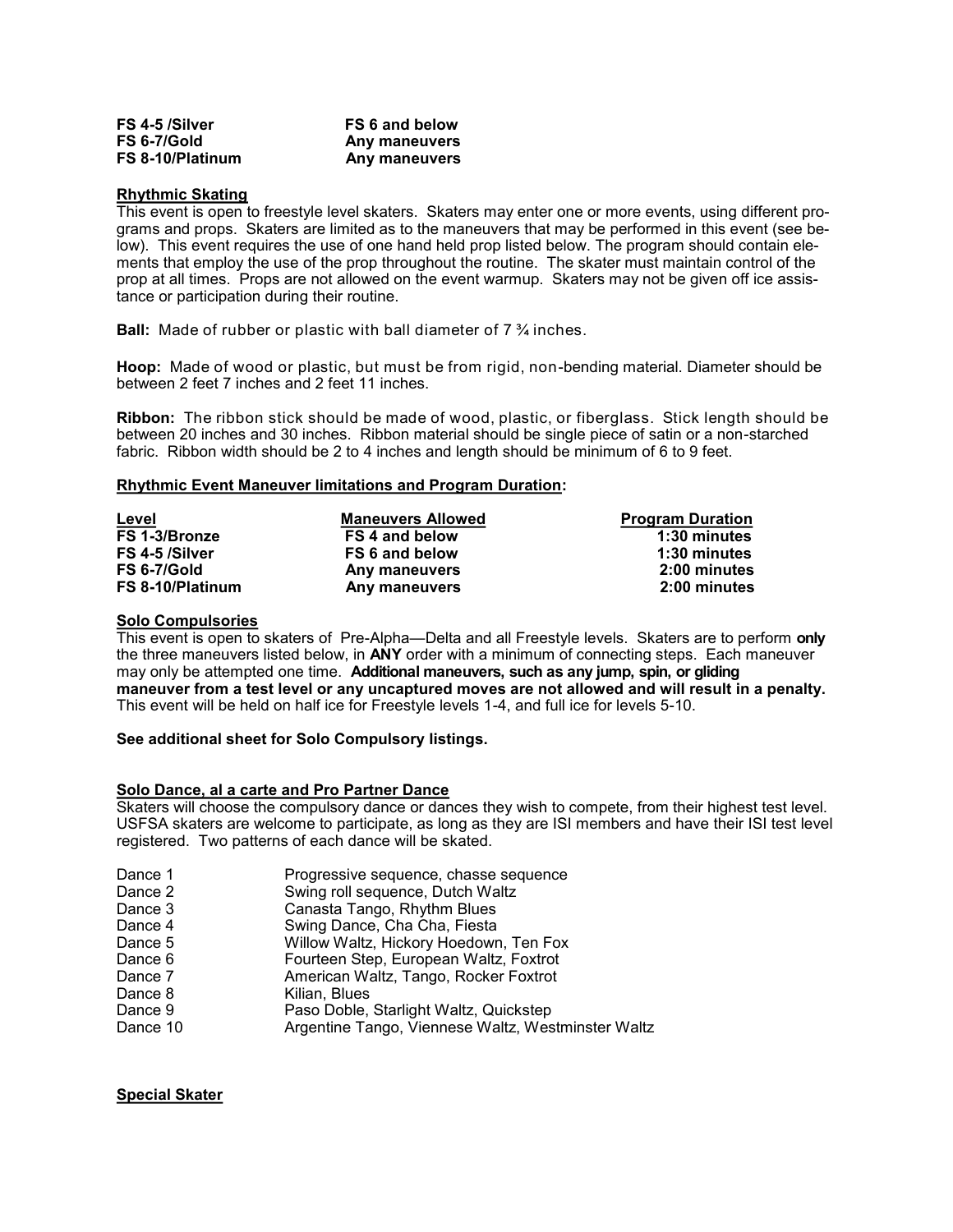This category is for skaters of all ages who participate in the ISI Special skater test program; with physical or mental special needs. Skaters perform a program to music (vocals allowed) incorporating the required elements from their test level. An additional Freestyle 1 move is optional and not judged.

#### **Spotlight Character · Light Entertainment and Dramatic**

The Spotlight event is open to skaters of **Pre-Alpha** and higher levels. Skaters may enter more than one Spotlight event as long as different music, costumes, and programs are used. There are **no required maneuvers** in the Spotlight event; however, skaters are limited to the maneuvers that may be performed.

#### **Spotlight maneuver limitations and program times:**

| Level                            | <b>Maneuvers Allowed</b> | <b>Program Duration</b> |
|----------------------------------|--------------------------|-------------------------|
| <b>Tots and Pre-Alpha--Delta</b> | <b>FS 1 and below</b>    | 1:00 minute             |
| FS 1-3/Bronze                    | FS 4 and below           | 1:30 minutes            |
| FS 4-5 /Silver                   | FS 6 and below           | 1:30 minutes            |
| FS 6-7/Gold                      | Any maneuvers            | 2:00 minutes            |
| FS 8-10/Platinum                 | Any maneuvers            | 2:00 minutes            |

Costumes, props and spotlight performances should be family oriented and suitable for viewing by skaters of all ages. Caution should be used when selecting materials to be used for costumes and props. Feathers, glitter and other materials that "shed" may leave the skater subject to penalties for altering the surface of the ice.

**Props** are limited to those which skaters can hand carry onto the ice by themselves in one trip in 30 seconds. Skaters **ARE** allowed assistance in getting their props onto the ice. This includes from the floor up and onto the ice through the door, and also from the ice back through the door onto the floor. Leaving props at the judge's stand is not acceptable and leaves the skater subject to penalties for not removing all of his/her pieces. Live props are not allowed.

## **Theme Spotlight**

Levels, maneuvers, durations, and judging criteria are the same as Spotlight Character, Light Entertainment, and Dramatic. In this event the THEME of the programs is chosen by the Competition Director and released to the competitors prior to the entry deadline.

## **Surprise**

These fun events usually consist of tasks the skater must perform that are not related to skating ability. Skaters of all levels may participate; they are grouped by similar age and ability, and the event is explained at the warm-up time.

## **EVENT DESCRIPTIONS-PARTNER AND TEAM EVENTS**

#### **Couples Spotlight**

Two skaters (either related or not related) together perform a spotlight routine. This event is divided into low, medium, intermediate and high for partner selections. If partners are of different ability levels, then they must compete in the higher category.

## **Couple Spotlight Maneuver Limitations and Program Durations:**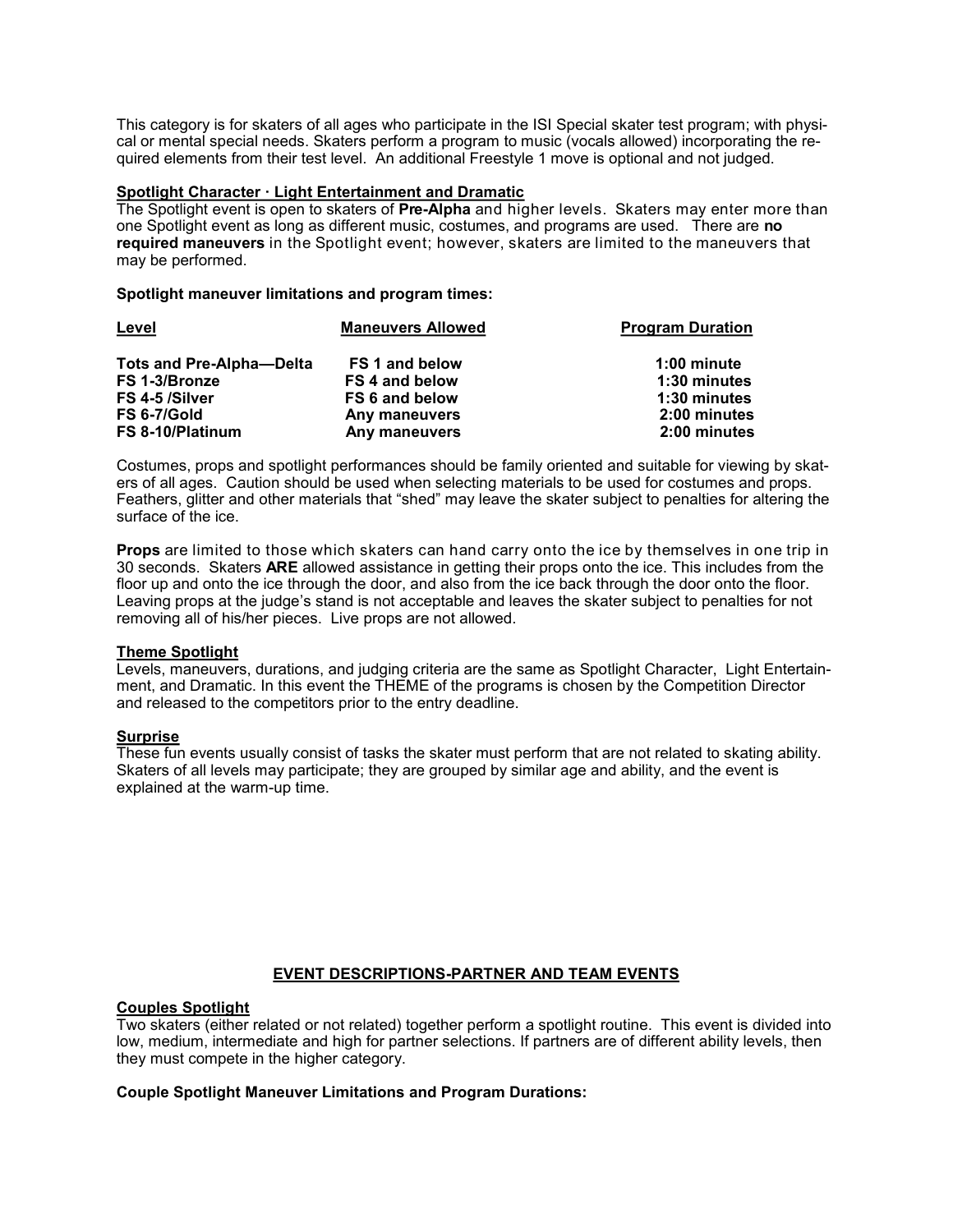| Levels                       | <b>Maneuver Limitations</b> | <b>Duration</b> |
|------------------------------|-----------------------------|-----------------|
| Low (Tots, Pre-Alpha -Delta) | <b>FS 1 and below</b>       | 1:00 minute     |
| Bronze (FS 1-3)              | FS 4 and below              | 1:30 minutes    |
| <b>Silver (FS 4-5)</b>       | FS 6 and below              | 1:30 minutes    |
| <b>Gold (FS 6-7)</b>         | Any maneuvers               | 2;00 minutes    |
| Platinum (FS 8-10)           | Any maneuvers               | 2:00 minutes    |
|                              |                             |                 |

## **Ensemble Teams**

This event is open to groups of 3-7 skaters of all levels and ages. Skaters will perform a group spotlight/ production type routine that is 3 minutes in length. The group uses music, costume and props to enhance the theme.

#### **Family Spotlight**

This event is open to two or more family members only, of any age and skating level. Skaters will perform a spotlight routine that is 1:30 minutes in length. All participants must wear skates.

#### **Jump and Spin Team (2 skaters)**

This event is open to Alpha and higher level skaters. Competition is divided into 4 levels with the required maneuvers listed below. Skaters perform the maneuvers without music. If partners are of different levels, then they will compete in the level of the higher partner. Only the technical accuracy (correctness) of the maneuver performed is scored, not the difficulty level of the maneuver. This event will be performed on half ice.

| Level              | <b>Required Jump</b>               |
|--------------------|------------------------------------|
| Low (Tots-Delta)   | 2 foot hop or bunny hop            |
| Bronze (FS 1-3)    | 1/2 flip or toe loop               |
| Silver (FS 4-5     | 1/2 loop or Axel                   |
| Gold (FS 6-7)      | <b>Dbl Salchow or Dbl Toe Loop</b> |
| Platinum (FS 8-10) | <b>Dbl Loop or Dbl Lutz</b>        |

**Required Spin 2 foot spin Bronze (FS 1-3) 1/2 flip or toe loop 2 foot spin or 1 foot spin Sit spin or back spin Layback or Flying camel Plying Sit or Camel-Jump–Camel Spin** 

## **Jump and Spin Team (4 or more skaters)**

This event is open to teams of four or more skaters. The competition Director will select maneuvers from the ISI test levels listed below. They can also adjust levels and maneuvers as enrollment justifies. Teams of four skaters will have four maneuvers to perform.

#### **Suggested Competition Event Levels**

| Pre-Alpha-Delta |
|-----------------|
| Freestyle 1-3   |
| Freestyle 4-5   |
| Freestyle 6-10  |
|                 |

## **Synchronized Dance, Formation/Advanced Formation and Skating Teams**

Synchronized formation and skating compulsory (short) programs and synchronized dance, formation, advanced formation and skating "long" programs events will be offered.